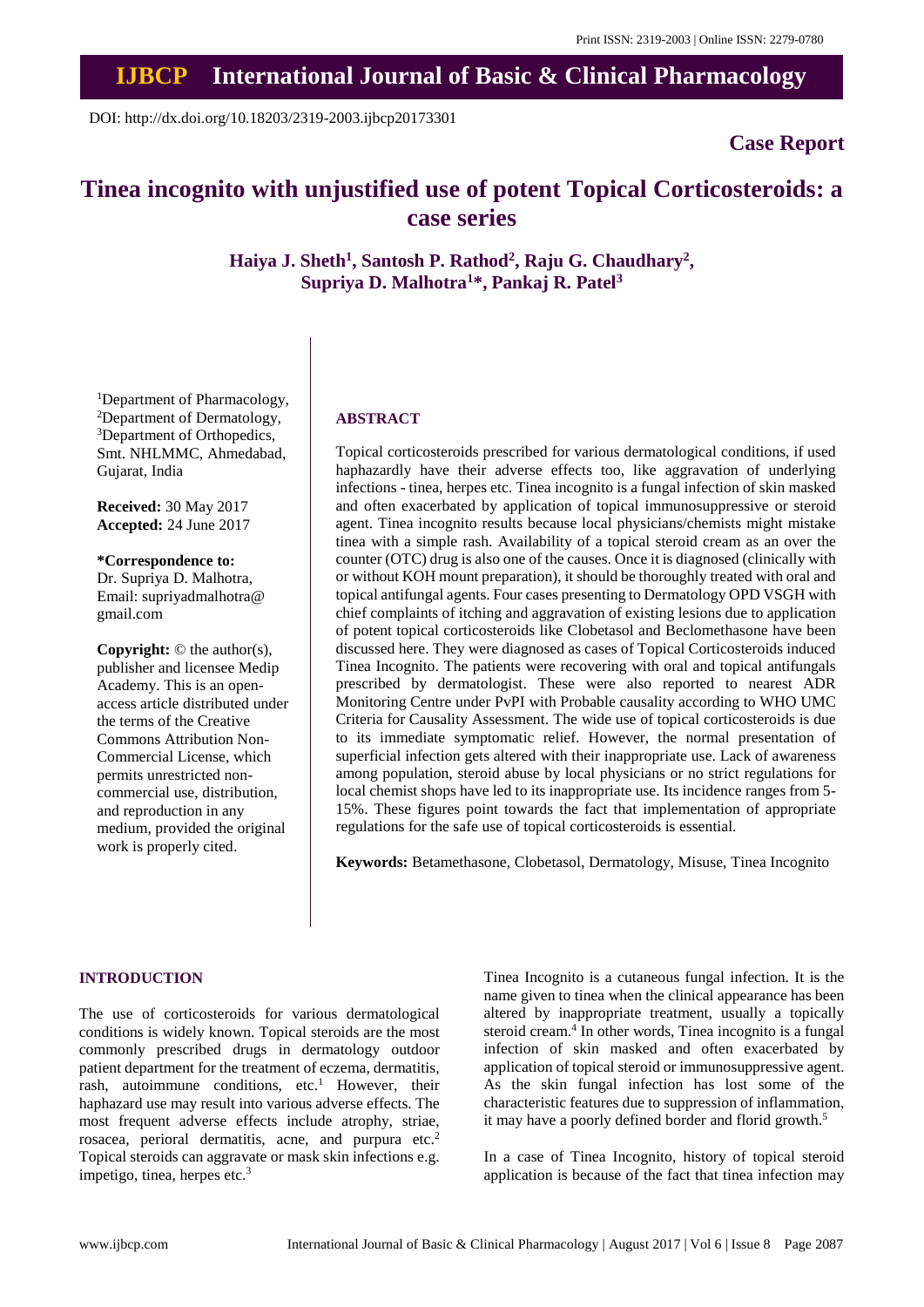sometimes be mistaken as a simple rash by local physicians/chemists. Availability of topical steroid preparations as an OTC (over the counter) drug is also one of the causes for steroid abuse.

Topical steroids are also available in combination with antifungal agents. Abuse with these fixed dose combinations (FDCs) is also endless since they are bought over the counter and applied for endless number of days. The immunosuppression by the topical steroid is significant enough to cause tinea incognito to occur even in the presence of an effective antifungal. <sup>5</sup> Once Tinea Incognito is diagnosed (clinically with or without KOH mount preparation), it should be thoroughly treated with oral and topical antifungal agents as directed by the treating dermatologist.

Four cases presenting to Dermatology OPD VSGH in February 2017 are included in this case series.

# **CLINICAL CASE STUDY**

#### *Case 1*

Report  $id = 2017 - 05686$ 

A 37 years old female presented with chief complaints of erythematous lesion over the abdomen associated with itching since 2 months (Figure 1). The lesion had aggravated since 1 month following the application of Clobetasol 0.05% ointment for 1 month. The treating dermatologist diagnosed it as Clobetasol induced Tinea Incognito.



**Figure 1: Lesion over the abdomen.**

#### *Case 2*

Report id = 2017-05689

A 42 years old male presented with chief complaints of skin lesion over the back, forearms and *forehead* associated with severe itching since 1 month (Figure 2). It had aggravated since 1 week after applying Clobetasol 0.05% ointment for 1 month. The treating dermatologist diagnosed it as Clobetasol induced Tinea Incognito.



**Figure 2: Lesion over the forehead.**

#### *Case 3*

Report id = 2017-05845

A 24 years old female presented with chief complaints of severe itching over the erythematous lesion on her thighs bilaterally since 5-6 months (Figure 3). It had aggravated following the application of Beclomethasone 0.025% cream for 5 months. The treating dermatologist diagnosed it as Beclomethasone induced Tinea Incognito.





# *Case 4*

Report id = 2017-05689

A 56 years old female presented with chief complaints of erythematous lesion over her neck associated with severe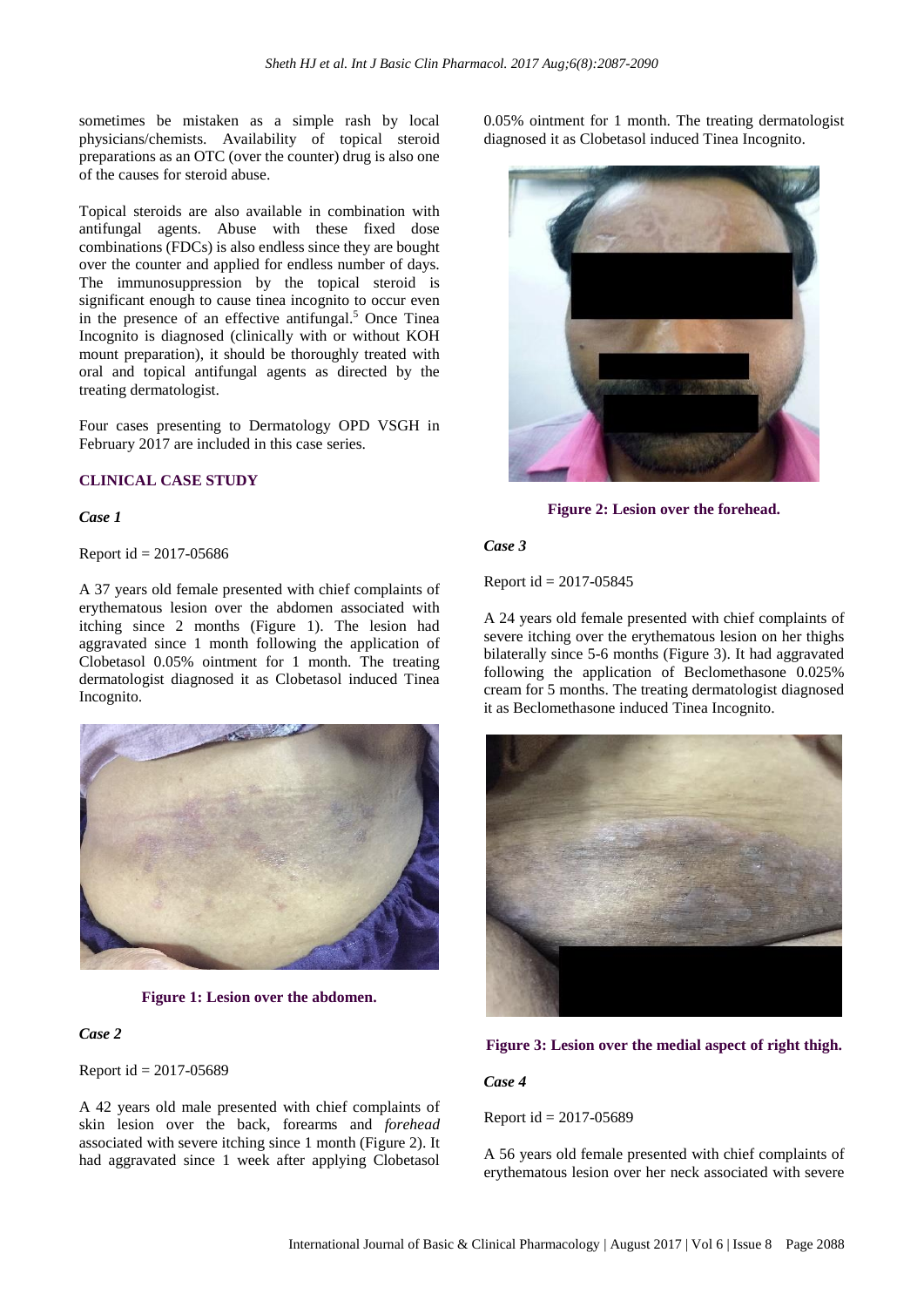itching since 5-6 months (Figure 4). The lesion had aggravated since 2-3 months following the application of Beclomethasone 0.025% cream for over 3 months. The treating dermatologist diagnosed it as Beclomethasone induced Tinea Incognito.



**Figure 4: Lesion over the neck.**

These patients had been prescribed potent topical steroids either by a local physician or got it as an OTC drug from a local chemist. They were asked to stop the application of respective topical steroid immediately by the treating dermatologist. They also started recovering following the oral and topical antifungal treatment prescribed by the dermatologist.

These cases were also reported to the nearest ADR Monitoring Centre under Pharmacovigilance Programme of India. The causality in all four cases was termed as Probable according to the WHO UMC Criteria for Causality Assessment.

## **DISCUSSION**

The wide use of topical corticosteroids is due to its immediate symptomatic relief. Even in infections though not to be used ideally, the symptoms improve temporarily owing to its anti-inflammatory and immunosuppressive actions. This may result in prolonged use/misuse of topical corticosteroid which leads to worsening of existing infections such as tinea and other adverse effects as mentioned above.

Also, the normal presentation of superficial infections can be altered when topical corticosteroids are inappropriately used to treat fungal infections. <sup>6</sup> The reason being lack of awareness among the population, steroid abuse by local physicians, incorrect diagnosis as well as no strict regulations for local chemist shops whether to sell a drug without a prescription or not. Direct to consumer advertising of these creams is also a culprit in increased incidences of tinea incognito.

The formulations of Topical Steroids with antifungal agents account for about 50% of the sales.<sup>7</sup> The commonly available FDC of an antifungal agent bought over the counter is Clobetasol propionate. People often stop using them when the itching and redness are mitigated and begin to apply again when the symptoms reappear. <sup>7</sup> This ineffective elimination of the dermatophyte is due to an inappropriate treatment of superficial dermatophyte infection, thereby resulting in chronic and widespread lesion.

The incidence of misuse of topical corticosteroid ranges from 5% -15%. A study done by Saraswat A et al at a rural tertiary care teaching hospital in Maharashtra, India concluded that 28% of 500 prescriptions had topical steroids, out of which 98% were very potent corticosteroids (Beclomethasone, Clobetasol); and in 85% of cases, the basis of prescribing topical steroids could not be established. 8

Few authors have used the terms "Tinea pseudoimbricata" for Tinea Incognito because it is reminiscent of tinea imbricata characterized by multiple concentric rings and has been explained to be occurring due to partial immune response. <sup>7</sup> However, more appropriate term is "steroid modified tinea". 7,9



**Figure 5: Finger tip unit method.**

All these data point towards the fact that strict regulations need to be implemented for the safe use of topical corticosteroids. In August 2016, the Drug Controller General of India (DCGI) as per the recommendations of Indian Association of Dermatologists, Venerologists, Leprologists (IADVL) has included most major topical steroid molecules as Schedule H drugs meaning legally they cannot be sold over the counter and without a valid prescription of a medical practitioner; however the Gazette notification to this effect issued in the third quarter of 2016 has still not been implemented and all topical steroids continue to be sold freely in the market. <sup>7</sup> Pharmaceutical companies should be made to ensure proper labelling of topical steroid products which should include inserts containing clear "fingertip unit" instruction (see Figure 5), preferably with images and charts to show the numbers of